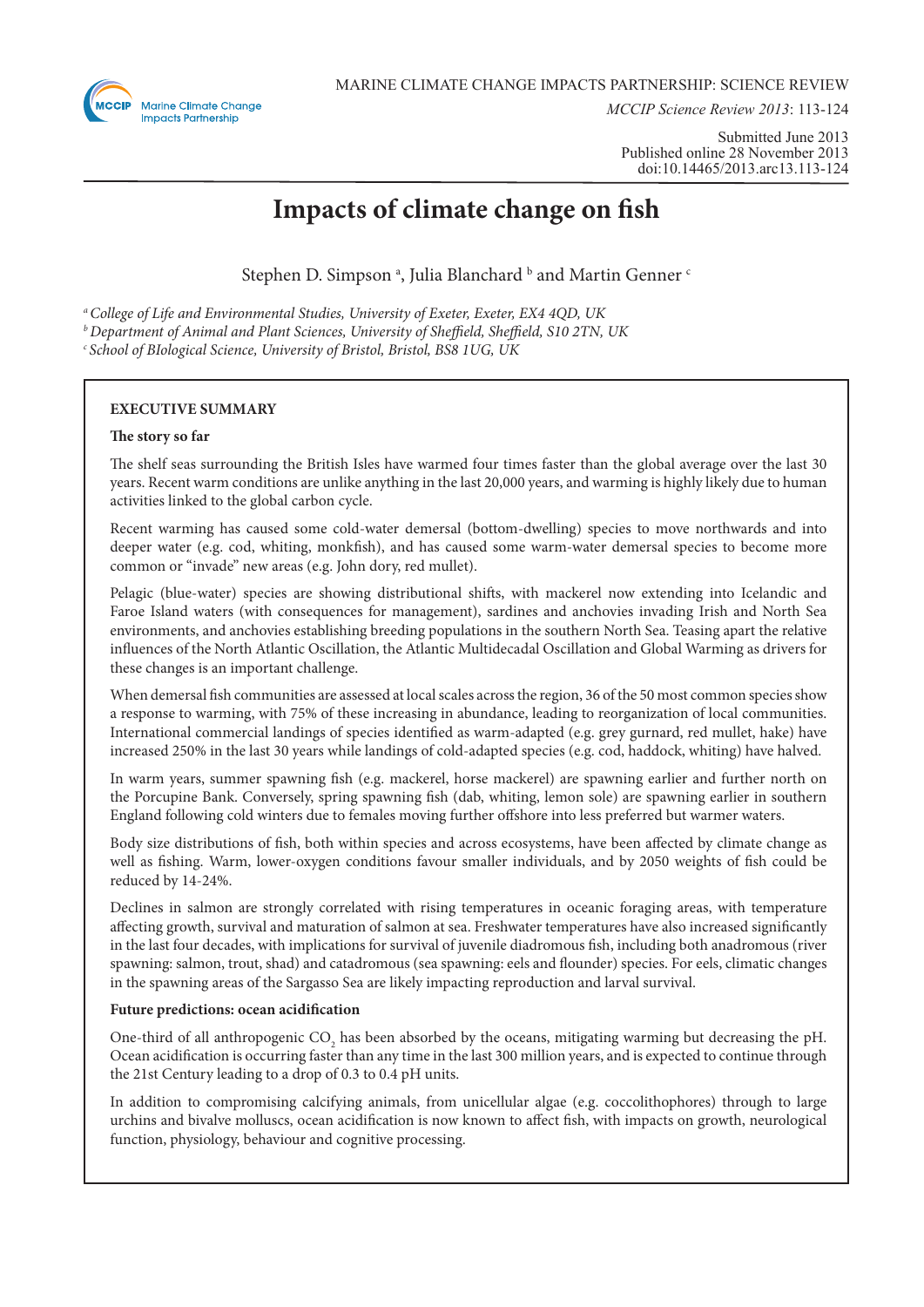More work, combining lab studies, long-term multigenerational studies, studies of natural  $\mathrm{CO}_2$  hotspots and of temperate water fish, and mechanistic modelling is needed to predict the full impacts of ocean acidification on fish.

#### **Future predictions: developments in modelling**

Ocean temperatures are predicted to rise a further 2 to 4 ºC during the 21st Century. Predicting impacts of warming in fish communities is complex; and consortia are now using multiple-modelling approaches (ranging from statistical to mechanism-based) that are forced using an ensemble of climate scenarios to predict the range of likely outcomes for fish around the British Isles.

Models generally predict poleward (northward) movement of species ranges, leading to substantial losses in availability of traditionally harvested species (e.g. horse mackerel, sole, haddock). Models also predict changes to primary production throughout the British Isles, with southern regions (e.g. Celtic Sea, English Channel) becoming up to 10% more productive, while northern regions (e.g. central and northern North Sea) becoming up to 20% less productive, with obvious implications for the fisheries underpinned by these plankton communities.

#### **1. WHAT IS ALREADY HAPPENING?**

### **Climate change context**

Since the Industrial Revolution, atmospheric levels of CO<sub>2</sub> have risen from 270 to 390 ppm, and there is great confidence that warming experienced across the globe is being forced by human activities linked to the release of this greenhouse gas into the global carbon cycle (IPCC, 2007a). Around 90% of the excess heat input to the Earth system over the last 50 years has been absorbed by the oceans (Bindoff *et al*., 2007), causing an increase in average Sea-Surface Temperatures (SST) of 0.7 ºC (Smith *et al*., 2008) to levels considered to be anomalous within the context of the past 20,000 years (Björck, 2011), and emphasising the significance of the oceans in determining the global heat budget. Concurrently, approximately  $1/3$  of all anthropogenic  $\mathrm{CO}_2$  produced (142) billion tonnes) has been absorbed by the oceans, mitigating greenhouse gas-induced warming but causing the average pH of the ocean to drop by 0.1 units (Meehl *et al*., 2007) and resulting in ocean acidification at a rate faster than any time in the last 300 million years (Honisch *et al*., 2012). If global emissions continue on the current trajectory, atmospheric  $\text{CO}_2$  is predicted to reach 730-1020 ppm by 2100 (Meehl *et al*., 2007; Raupach *et al*., 2007), causing further warming during the next century (IPCC, 2007b) including a predicted rise in average global SST of 1.5 to 2.6 ºC (Meehl *et al*., 2007), and leading to a further drop in ocean pH of 0.3 to 0.4 pH units (Royal Society, 2005; Meehl *et al*., 2007).

Due to their mid-latitude, northern hemisphere location and semi-enclosed nature, the combined impact of global warming and a recent positive Atlantic Multidecadal Oscillation (AMO – a trend in sea temperature variation in the North Atlantic that fluctuates from positive to negative over a multiple decade timeframe) have caused the seas around the British Isles to warm at a rate four times faster than the global average over the last 30 years (Smith *et al*., 2008). The rate of warming varies between 0.2 and 0.6 ºC per decade over the last 30 years (Rayner *et al*., 2003; Dulvy *et al*., 2008) and has resulted in average SST in the North Sea and Celtic-Biscay Shelf regions increasing between 1982 and 2006 by 1.3 ºC and 0.7 ºC respectively (Sherman *et al*., 2009). Predictions for further warming through the 21st

Century in the region range from 2 to 4 ºC (Sheppard, 2004; Heath *et al*., 2012), with the forecast based on the optimistic Intergovernmental Panel on Climate Change (IPCC) SRES A1B scenario (assuming rapid economic growth, a global population that reaches 9 billion in 2050 and then gradually declines, the quick spread of new and efficient technologies, a convergent world with extensive social and cultural interactions, and a balanced use of fossil fuels with other energy sources) being for a rise of 2.5°C during this century (Meehl *et al*., 2007; UK Meteorological Office, 2009).

The shelf seas surrounding the British Isles play host to more than 330 species of fish. Due to the economic importance of associated fisheries and the developed nature of member states, invaluable long-term high quality commercial landings and fisheries agency datasets are available, making the region amongst the most richly sampled marine ecosystems in the world. When these data are combined with recent rapid warming, the European continental shelf provides a valuable window into future global effects of warming on fish communities worldwide. In this report we present recent evidence and emerging theories on potential mechanisms of impacts of warming on fish distributions, composition of fish communities, timing and location of spawning events, growth and size distributions in fish communities, and impacts on diadromous species that inhabit both fresh and seawater environments during their life. Looking forward, we present evidence for future impacts of climate change on fish through ocean acidification, and highlight recent work using single or multi-modelling approaches to predict future distributions of fish species and functioning of marine ecosystems, giving recommendations for future research throughout.

#### **The story so far: Changes in fish distributions**

The abundances and sizes of fish in commercially-exploited populations in the North Atlantic have been modified substantially by fishing (Jennings and Blanchard, 2004) and altered prey fields (Beaugrand *et al*., 2003; Beaugrand and Reid, 2003, 2012). Furthermore, as seas warm, fish species are predicted to track preferred thermal conditions (their "climate envelope"), and since biodiversity is generally greater towards the equator (Willig *et al*., 2003), this predicts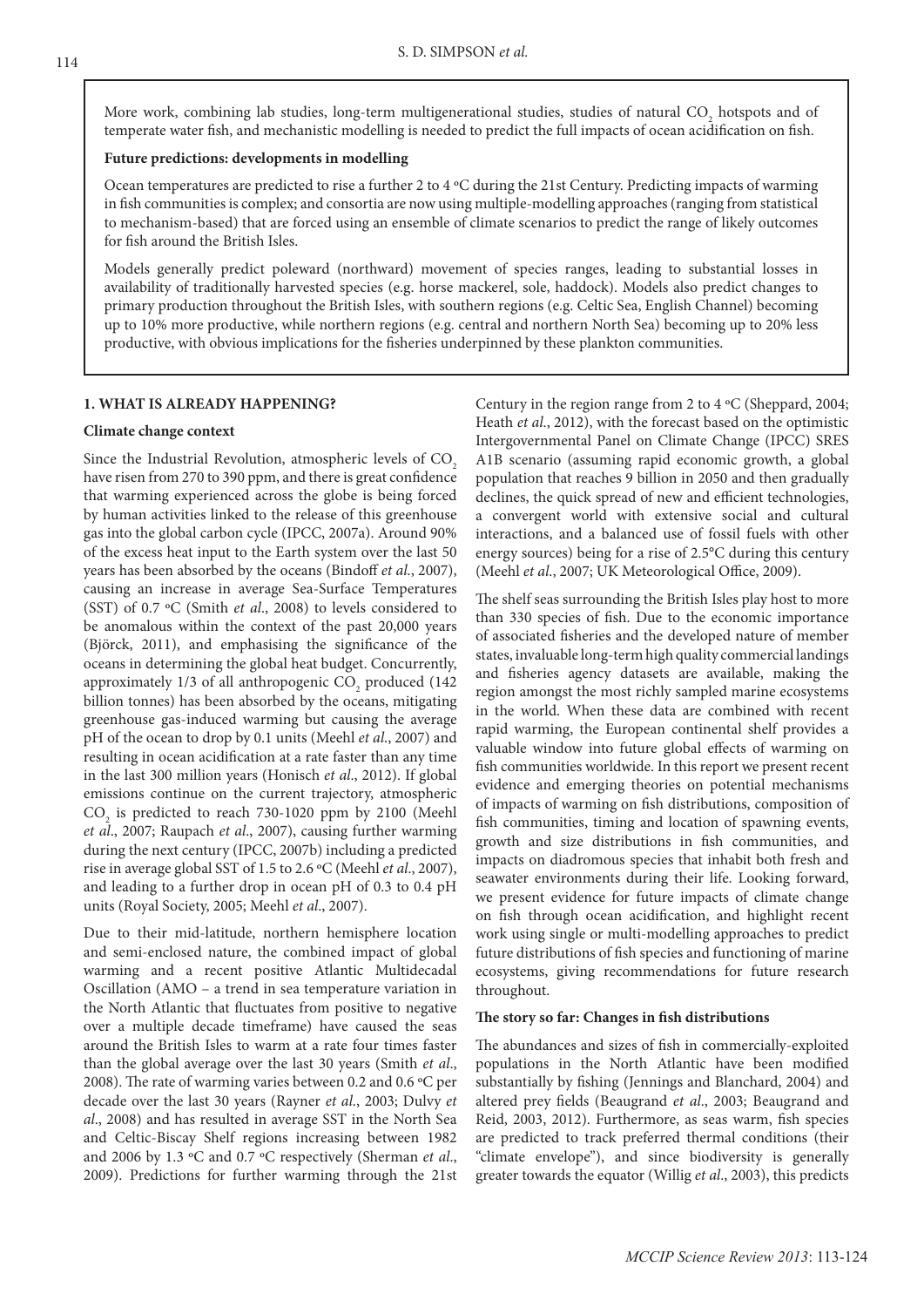for an increase in species richness with warming in midlatitude regions, including European waters. Such a trend has been shown in the North Sea (Hiddink and ter Hofstede, 2008; Engelhard *et al*., 2011) and Celtic Sea (Briggs *et al*., 2008; ter Hofstede *et al*., 2010) due to a number of smallbodied warm-adapted Lusitanian species (e.g. red mullet (*Mullus surmuletus*), red gurnard (*Chelidonichthys cuculus*) and John dory (*Zeus faber*)) exhibiting range expansions and almost exponential increases in abundance since the mid-1990s (Beare *et al*., 2004a). In the North Sea eight times as many fish species have increased distribution ranges (mainly small-sized Lusitanian species) compared with those whose range decreased (primarily large Boreal species; Hiddink and ter Hofstede, 2008). In the light of North Sea and Celtic Sea patterns, it is perhaps counterintuitive that there has been a temporary decline in species richness in NW Scotland, with the loss of cold-adapted Boreal species outpacing the expected increase in Lusitanian species (ter Hofstede *et al*., 2010), suggesting that caution should be applied to generalised predictions.

When the central distributions of species are considered, there is further compelling evidence for fish species moving polewards and/or into deeper water in response to recent warming in European seas. Several analyses of long-term datasets for the North Sea demonstrate such impacts. Hedger *et al*. (2004) first showed that cod (*Gadus morhua*) had 'deepened' between the 1980s and 1990s. Using English North Sea survey data, 15 of 36 North Sea species analysed by Perry *et al*. (2005) shifted with latitude (13 of 15 species moving polewards, including cod, grey gurnard (*Eutrigla gurnardus*) and monkfish (*Lophius piscatorius*)) and 18 species deepened (including cuckoo ray (*Leucoraja naevus*), dab (*Limanda limanda*) and plaice (*Pleuronectes platessa*)), with 12 species showing both responses over the 25-year period. Further analysis of the same data by Dulvy *et al*. (2008) found overall that the entire demersal fish assemblage had deepened by ~3.6m per decade, with the exceptions of sole (*Solea solea*) and bib (*Trisopterus luscus*) that had moved into shallower waters, perhaps due to an increase in the minimum winter bottom temperatures which may have previously excluded these warm-adapted species from the southern North Sea. When the latitudinal centres of gravity for 19 characterised sub-assemblages were analysed, a more complex picture emerged with abundant, widespread thermal specialists (e.g. grey gurnard and poor cod (*Trisopterus minutus*)) moving northwards due to warming in the southern North Sea, but, in contrast, some small-bodied southern species (e.g. common sole (*Solea solea*)) shifting southwards due to warming. The complex ocean circulation patterns which create invasion routes for warmer-water species into the North Sea through the Channel but also from the north via the continental shelf west of Britain and Ireland, coupled with variable bathymetry (depth profile) and a mosaic of different habitats make predicting latitudinal and depth responses of North Sea species a challenging task.

Occurrence of both Lusitanian and Boreal species in the seas around the British Isles means that many warm-water species have northern limits while some cold-water species

have southern limits to their distributions within the region. The Irish Ground Fish Survey shows an increase in abundance of Lusitanian species (including sprat (*Sprattus sprattus*), anchovy (*Engraulis encrasicolus*), sardine (*Sardina pilchardus*) and bluemouth (*Helicolenus dactylopterus*)), to the north and west of Ireland and in the Celtic Sea (Marine Institute, 2009), most likely due to range expansion (Heath *et al*., 2012). In parallel, Boreal species have been declining in the south of Ireland (Lynam *et al*., 2010).

Several theories explain how and why ranges and densities of populations are shifting with warming. It is considered highly unlikely that individual adults of demersal species have moved polewards en masse, particularly if they have specific spawning, nursery and foraging grounds (Heath *et al*., 2012). Indeed species such as cod have broad thermal tolerances (Righton *et al*., 2010) and show little evidence for thermally directed movement even if preferred thermal conditions are available nearby (Neat and Righton, 2007). In contrast, adults of pelagic species are not habitat-attached, and exhibit far more rapid range shifts, although with inter-annual variation according to conditions. For example, boarfish (*Capros aper*) has increased substantially in abundance due to favourable temperatures in the Celtic Sea and the south of Ireland (Pinnegar *et al*., 2002; ICES, 2008), providing a commercially viable fishery for the Irish fleet. Atlantic mackerel (*Scomber scombrus*) tracks productive plankton blooms along the European continental shelf edge each year, and now migrates earlier and is found further north in recent warm years (leading to the current "Mackerel Wars" as the predominantly Irish and Scottish harvested stock extends further into Icelandic and Faroe Island waters, which are not controlled under the Common Fisheries Policy). The recent "invasion" of anchovy and sardine throughout the seas around the British Isles is closely associated with warm conditions (Beare *et al*., 2004a,b), leading to commercial fisheries in SW England. Although it is likely that initially larvae spilled into previously uninhabited areas such as the North Sea, it is now thought that anchovy at least has closed its life cycle in the southern North Sea due to increased winter temperatures since 1987 (Loewe, 2009), with eggs and larvae found off Helgoland in the German Bight (Alheit *et al*., 2007). It is perhaps misleading to think of anchovy and sardine "invading" since in previous warm periods (1860- 1890 and 1930-1960) these species have also been present in abundance, and sardines have remained off Cornwall since the 19th Century (Southward, 1974). The relative importance of the North Atlantic Oscillation (NAO - a climatic phenomenon in the North Atlantic driven by latitudinal variations in atmospheric pressure which determines the strength and direction of warm westerly winds and associated currents), the Atlantic Multidecadal Oscillation (AMO, currently positive) and recent anthropogenic  $CO_2$ -induced Global Warming need teasing apart to determine whether anchovy and sardine will become a permanent feature in the seas around the British Isles (Alheit *et al*., 2012).

Range expansions are more common in demersal fish as the result of eggs and larvae seeding new habitat. Extreme examples include the 1991 bluemouth population boom in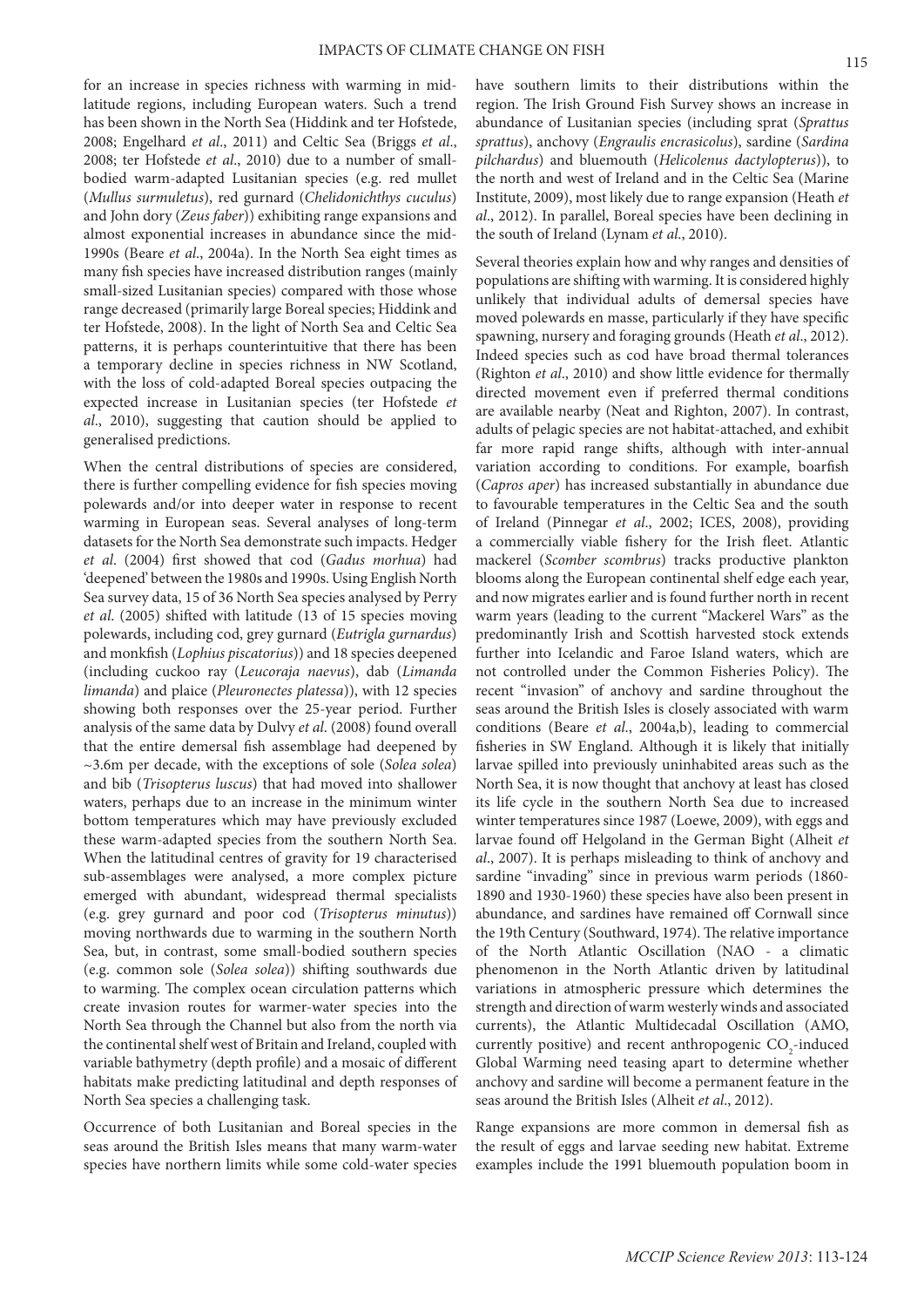the southern North Sea and the snake pipefish (*Entelurus aequoreus*) boom in the North Sea and west of the UK and Ireland (2003-6), which were both short-lived, suggesting that breeding populations did not become locally established (Heath *et al*., 2012 and references therein). The gradual northward shift in the central tendency of many demersal species (e.g. Perry *et al*., 2005; Dulvy *et al*., 2008) is also likely to begin with higher levels of successful recruitment of larvae and juveniles in the north of the population range relative to the south as temperatures warm. Over decades, this leads to a general northward shift in the population. It is notable that species with northward shifting distributions, as well as being predominantly Lusitanian in origin, generally have faster lifecycles and smaller body sizes than non-shifting species (Perry *et al*., 2005), leading to more small fish in the demersal assemblage (ter Hofstede and Rijnsdorp, 2011), and resulting in a relative propensity of small-bodied Lusitanian species increasing in SW England compared to large-bodied Lusitanian species which may be more susceptible to fishing (Genner *et al*., 2010a).

## **The story so far: Changes in fish communities**

Until recently most studies of effects of recent warming on fish species around the British Isles have focused on distributional or vertical range shifts, whether qualitatively (presence-absence) or quantitatively (central tendency and centre of gravity), of species in isolation. The focus on range shifts does not account for constraints on distributional shifts due to dependence of species on essential habitat including favoured substrates, appropriate predator and prey fields, and close proximity to nursery grounds, which may mask species-level responses in spite of dramatic changes to the local densities of fish. In a first analysis of community compositional change using a long time series of scientific trawl survey data (English Channel) and catch data from a power station filter screen (Bristol Channel), Genner *et al*. (2004) demonstrated that temperature shifts had influenced species compositions and abundances and thus whole communities of fish in two locations during the 20th Century.

In a subsequent study, the approach developed by Genner *et al*. (2004) of reducing assemblage data to primary axes of compositional change was expanded to provide a macroecological assessment of local-scale community change across the European continental shelf (Simpson *et al*., 2011a). Using a data-driven Eulerian (grid-based) approach that accommodates for spatial heterogeneity in ecological and environmental conditions, the local associations of species abundance and community diversity were compared with climatic variables in 172 separate 1x1º latitude-longitude cells. Records from 25,612 bottom trawl hauls collected over the period 1980-2008 were used, consisting of >100 million individuals from 177 species sampled in an area covering over 1.2 million km<sup>2</sup>. When local-scale abundance trends were compared with temperature records, 36 of the 50 most common demersal species showed a response to warming, with 75% of these increasing in abundance and identified as warm-adapted (e.g. grey gurnard, red mullet and hake (*Merluccius merluccius*)), while 9 cold-adapted species (e.g. cod, haddock (*Melanogrammus aeglefinus*) and whiting

(*Merlangius merlangus*)) declined. In spite of surprisingly decadal stability of species presence-absence distributions (condensed to 9 sub-assemblages using unsupervised Bayesian clustering), the combined response (positive or negative) of many species to warming in a given location manifested as a community-level response to warming throughout 82% of the study area, suggesting profound reorganization of communities by warming without prerequisite range or depth shifts. Subsequent analysis of international commercial landings in the north-east Atlantic found a 250% increase in the last 30 years for species identified in this study as warm-adapted, while landings of cold-adapted species halved. The analysis by Simpson *et al*. (2011a) highlights the importance of considering changes in species abundance in established local communities rather than focusing on the arrival or retreat of species (usually at low numbers) near to species range boundaries to assess the full consequences of climate change for commercial fisheries and food security.

Most recently, analysis of the entire fish community (as sampled by the Irish Groundfish Survey; Lynam *et al*., Marine Institute Ireland, in prep) shows generally declining trends in the south (ICES division VIIg) largely attributable to fishing (p<0.01), with the decline greatest in the Boreal community ( $p = 0.03$ ). However, in the west and north, Boreal species appear stable while Lusitanian species are increasing  $(p<0.01)$ . This analysis suggests that the effect of marine climate change may already be altering the ecosystem to the west and north of Ireland, where stingray (*Dasyatis pastinaca*), bib, pilchard and anchovy show the greatest increases.

## **The story so far: Phenology of spawning and migration**

There is strong evidence that climate warming has influenced the relative timing (phenology) of annual migrations and spawning events in European waters, with potentially significant effects on population sizes and recruitment. Where spawning is too early or too late to capitalise on available food resources, annual recruitment can be strongly affected. For example, spawning times of cod in the North Sea have changed since the late 1960s, leading to mismatches with the timing of blooms of essential zooplankton prey and, thus, reductions in annual recruitment success (Beaugrand *et al*., 2003). In contrast, the spawning stock of blue whiting increased threefold after 1995 following increases in sea surface temperature, with a clear three-year lag in response (i.e. the time required for new recruits to contribute to the stock biomass; Hátún *et al*., 2009), although blue whiting has since experienced a 20-fold drop in numbers indicating a short-lived population explosion. More effort is needed comparing patterns of larval abundance and recruitment of fish to populations with the climate record (e.g. Lo Yat *et al*., 2011) to determine the knock-on impacts of temperature and climate change on fish populations.

Effects of interannual variations in temperature appear to be location and species specific. For example, in the southern North Sea most species, irrespective of adult migration behaviour or spawning time, appear to spawn earlier in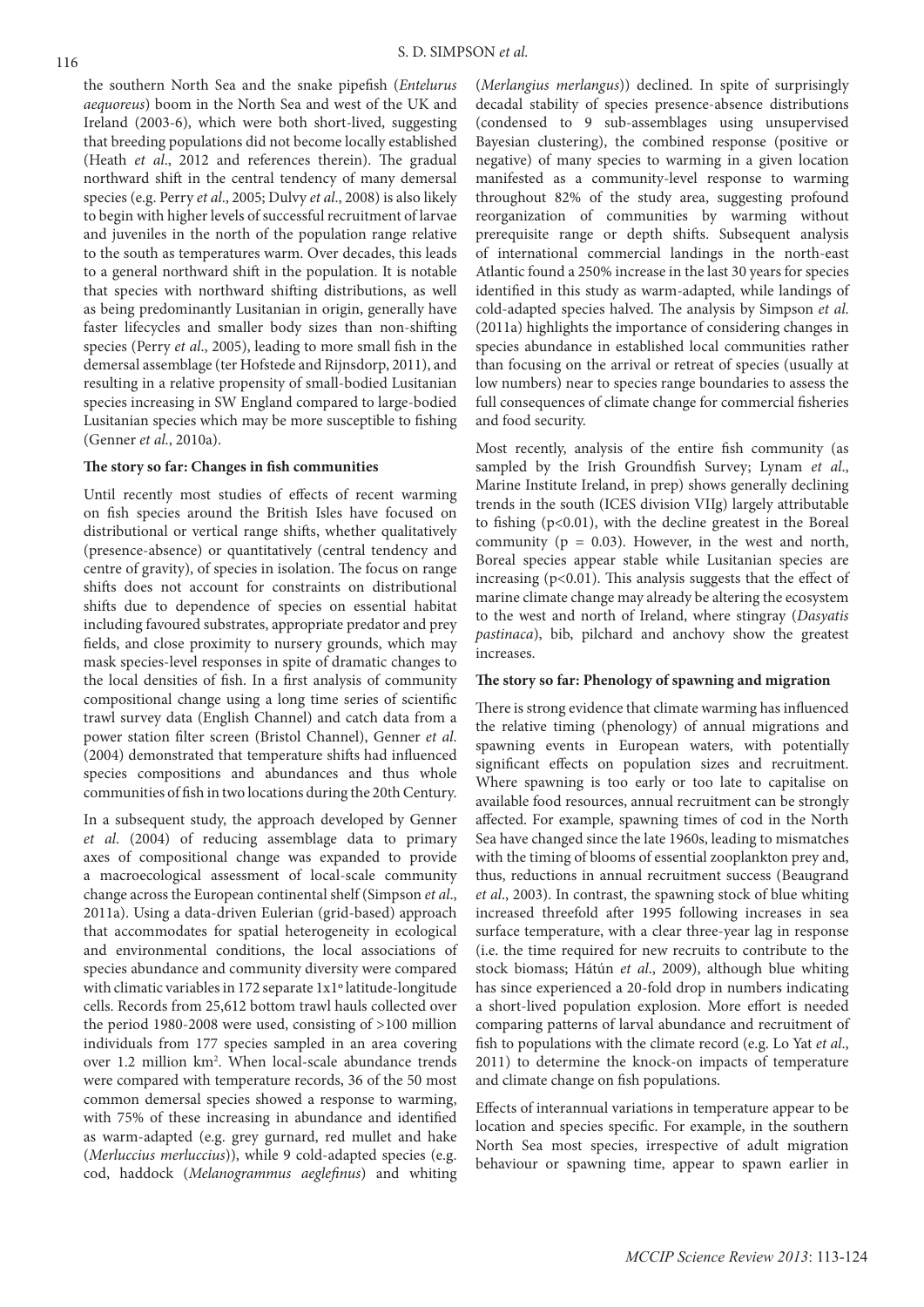warmer waters (Greve *et al*., 2005). However, in the English Channel earlier spawning following warmer temperatures has only been observed in summer (July to September) spawning species, for example mackerel and horse mackerel (*Trachurus trachurus*; Genner *et al*., 2010b). In contrast, species that spawn in spring spawn later following warmer winters, including lemon sole (*Microstomus kitt*) and pollack (*Pollachius pollachius*) (Genner *et al*., 2010b). This may be related to warmer winters delaying the onset of the annual offshore migration of these species to the overwintering grounds, which in turn delays gonad maturation and spawning. Such delayed migration to offshore waters in warmer years has been identified in flounder (*Platichthys flesus*) from this region (Sims *et al*., 2004).

Recent evidence suggests that the timing and location of spawning for mackerel in the Atlantic is also highly temperature dependent, with warmer temperatures causing an earlier migration in western mackerel stocks, and leading to eggs found further north in warmer years (Johnson and Hughes, in prep). Also seen is a less elongated distribution of eggs in warm years due to increased spawning on the Porcupine Bank rather than spawning spread along the more southerly shelf edge.

## **The story so far: Growth and body size trends**

There is extremely strong evidence that average sizes of individuals within populations of many commercially harvested species have declined over the last century. This has been widely attributed to the direct effects of fisheries, which are intrinsically size selective and typically remove the largest individuals from populations of large-bodied and long-lived species (Law, 2000; Conover and Munch, 2002; Genner *et al*., 2010a). However, the decline in size is also likely to be a consequence of the indirect evolutionary effects of removal of large growing individuals. This leads to smaller-growing and early maturing individuals having greater average survivorship and reproductive output, and thus contributing disproportionately to future population cohorts (Law, 2000). Although such fisheries effects have been suggested to be the main drivers of changes in body size distributions, recent research has suggested that body size distributions have also been affected by climate change.

In particular, research has demonstrated that climatic warming has led to smaller average body sizes both within populations (Portner and Knust, 2007; Rogers *et al*., 2011) and across species in aquatic ecosystems (Daufresne *et al*., 2009). This can be explained by models of fundamental size-dependent thermoregulatory and metabolic responses. Essentially, long-term energy requirements of larger individuals are greater in warmer environments (Gardner *et al*., 2011). However, warmer environments often cannot provide the resources required, and thus smaller individuals of populations should be favoured by selection. Of particular importance is evidence that the lower oxygen levels characteristic of warmer waters limit both growth performance (Portner and Knust, 2007) and the maximum body sizes that a species can reach (Cheung *et al*., 2012). Analyses that take these factors into account indicate that if

IPCC high-emission scenarios of climate change are realised, then by 2050 the average body weight of individuals within assemblages will shrink by 14-24% (Cheung *et al*., 2012). A further consideration is physiological cost of overwintering behaviour, which is a key phase in the life history of many species such as sandeels (*Ammodytes marinus*) in the North Sea. Bioenergetic models indicate that rising temperatures will impose additional energetic costs on larger size classes, potentially interfering with overwintering behaviour, driving starvation, and affecting the ability of the population to effectively use seasonal food resources (van Deurs *et al*., 2011).

## **The story so far: Diadromous species**

Many fish species migrate between rivers and sea as part of their life cycle, and climatic variability can impact on them in both environments. Waters around the British Isles contain populations of twaite shad (*Alosa fallax*), sea lamprey (*Petromyzon marinus*), Atlantic salmon (*Salmo salar*) and European eel (*Anguilla anguilla*), all of which may potentially be affected given their distributions are strongly related to temperature variables (Lassalle *et al*., 2009).

Twaite shad, sea lamprey and European eels are southerlydistributed species. Twaite shad appear have greater recruitment success in warm years, leading to predictions of increased population sizes during projected climatic warming (Aprahamian *et al*., 2010). Similarly, in laboratory experiments sea lamprey has increased larval survival at warmer temperatures (Rodríguez-Muñoz *et al*., 2001), so improved recruitment may occur in suitable habitat.

Atlantic salmon is a northerly-distributed species, and populations have been declining since the early 1990s in Scottish rivers, in part due to poor growth of salmon at sea (Peyronnet *et al*., 2007), while over similar timescales Norwegian populations have increased. Overall, the abundance of the Atlantic salmon has declined for each of the three stock complexes assessed by ICES (North America, northern Europe, and southern Europe), particularly multisea-winter (MSW) salmon in the southern parts of the species' range (ICES, 2011; Beaugrand and Reid, 2012). Marine survival indices in the North Atlantic have declined and remain low despite major reductions in fishing effort, particularly in marine fisheries (ICES, 2011; Russell *et al*., 2012). It is likely that thermal impacts are greatest on the more southerly populations due to physiological requirements or changes to marine feeding opportunities (Vøllestad *et al*., 2009). This interpretation is supported by evidence that declines in salmon populations are correlated with warmer waters, which have also profoundly restructured zooplankton communities, including euphausiids that form a significant component of the post-smolt salmon diet (Beaugrand and Reid, 2003).

The European eel has a very broad distribution across European waters, but has undergone major declines since the 1980s across Europe. There is strong evidence to suggest that this species undertakes a long-distance breeding migration from European freshwaters to the Sargasso Sea to spawn, and larvae drift back along the Gulf Stream and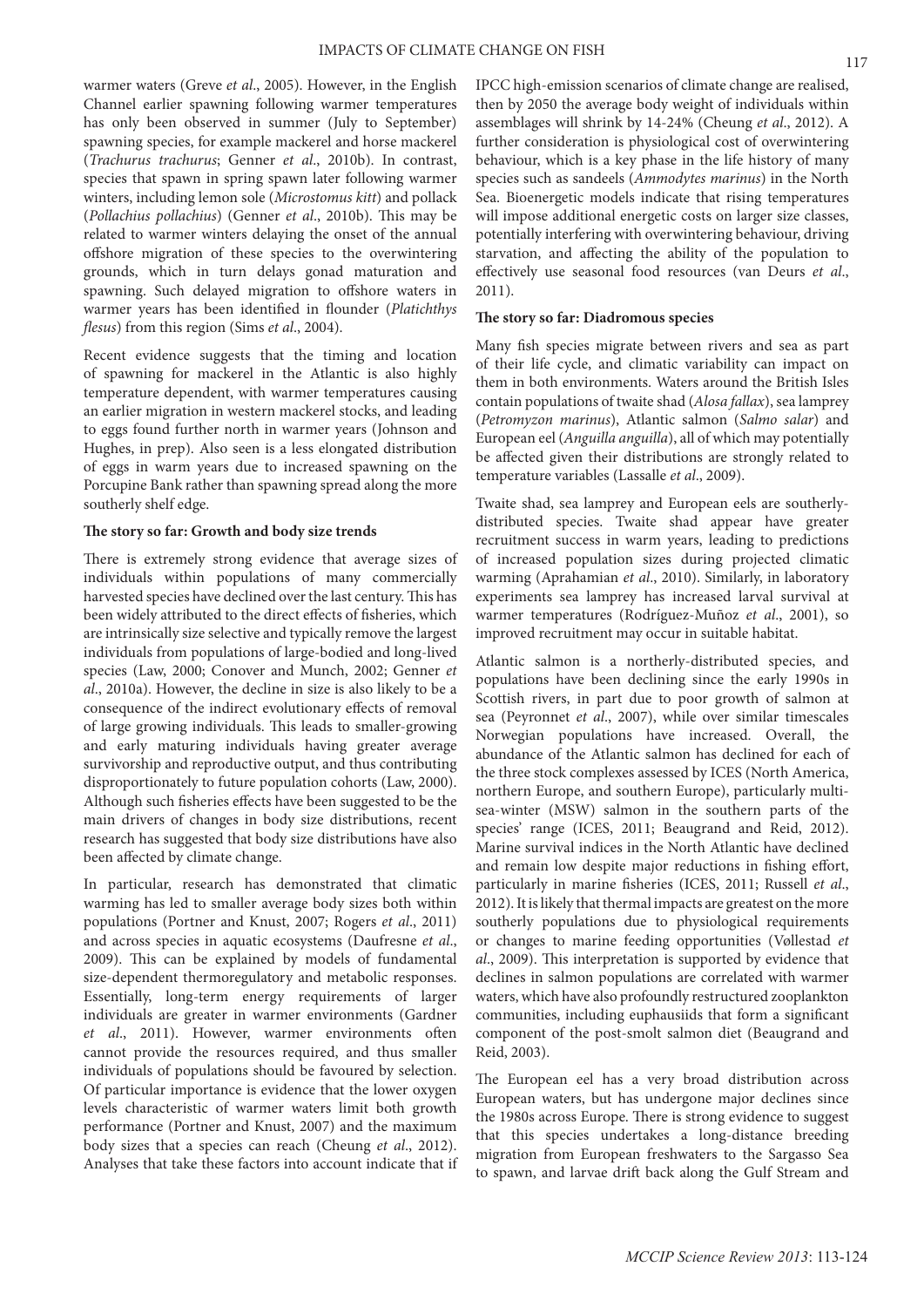North Atlantic current enabling them to colonise freshwater habitats (Aarestrup *et al*., 2009). It is possible that changes to both temperatures in the Sargasso Sea and changes to ocean circulation have affected recruitment. In support of these hypotheses, both sea temperatures in the Sargasso Sea and strength of the North Atlantic Oscillation (NAO) have been significantly correlated with eel catches in northern Europe. It has been hypothesised that during positive phases of the NAO larvae may enter the subpolar gyre and fail to reach recruitment habitat (Durif *et al*., 2011).

## **2. WHAT COULD HAPPEN?**

#### **Future predictions: ocean acidification**

Global Warming, caused by an increase in atmospheric CO<sub>2</sub> due to human activities, is now known to occur in parallel with "The Other  $CO_2$  Problem" or "Global Warming's Evil Twin": ocean acidification (Doney *et al*., 2009). The recent rate of change in ocean pH may be unprecedented in the last 300 million years (Honisch *et al*., 2012), and the associated decrease of carbonate ion concentration in seawater presents profound challenges to calcifying organisms including unicellular algae (phytoplankton), reefbuilding corals, molluscs (e.g. mussels) and echinoderms (e.g. urchins) that depend on carbonate for construction of their external skeletons. More recently the associated ecosystem consequences for top predators such as fish, birds and marine mammals are also being recognised (Branch *et al*., 2012; Munday *et al*., 2012). Predicting ecosystem-level impacts based on future atmospheric  $\mathrm{CO}_2$  and ocean pH projections is clearly challenging, and forecasts range from complete ecosystem degradation (Kroeker *et al*., 2010; Turley *et al*., 2010) to limited impact with minimal consequences (Hendriks *et al*., 2010). However, a growing body of experimental work now demonstrates the range of potential impacts (reviews in: Fabry *et al*., 2008; Doney *et al*., 2009; Hendriks *et al*., 2010; Hofmann *et al*., 2010; Kroeker *et al*., 2010; Branch *et al*., 2012; Munday *et al*., 2012).

The last five years has seen substantial research effort to explore the potential direct impacts of ocean acidification on marine fish, albeit on fish species from beyond the seas surrounding the British Isles. High levels of  $\mathrm{CO}_2$  (993 and 2558 ppm, resulting in seawater pH of 7.7 and 7.3 respectively) can affect skeletal growth in fish when compared with present day conditions (380 ppm, pH 8.1), particularly in the dense otolith earbones used by fish for balance and hearing (Checkley *et al.*, 2009), however, elevated CO<sub>2</sub> (1050) and 1721 ppm, pH 7.8 and 7.6) does not necessarily affect early development in coral reef fish (Munday *et al*., 2011), and may even promote early growth (Munday *et al*., 2009a). While there is currently no consensus on impacts of ocean acidification on growth, a potential reduction in biomass transfer efficiency caused by elevated  $\mathrm{CO}_\mathrm{2}$  conditions could have implications for fisheries, so the influence on internal energy budgets should be a focus of future work (Le Quesne and Pinnegar, 2012).

Perhaps more worrying is the mounting evidence that fish in high  $\mathrm{CO}_2$  environments are affected at the physiological and behavioural level, with likely consequences for individual

survival and population resilience. Fish reared in elevated  $CO<sub>2</sub>$  conditions (1000 ppm, pH 7.8) have increased basal metabolic costs and reduced aerobic scope (Munday *et al*., 2009b), similar to the effects of a 3°C temperature rise (of course fish will ultimately experience both in unison). Fish reared in elevated  $CO<sub>2</sub>$  conditions (1000 ppm, pH 7.8) also lose important olfactory responses: failing to respond to the scents of suitable habitat (Munday *et al*., 2009c) and conspecifics and predators (Dixson *et al*., 2010). The ability of fish to respond to the auditory cues of predators is similarly compromised at levels of  $\mathrm{CO}_2$  predicted for later this century (600 to 1000 ppm, pH 8.0 to 7.8; Simpson *et al*., 2011b), and elevated boldness of  $\mathrm{CO}_2$ -affected fish (700 ppm, pH 7.9) when exposed to predators leads to higher mortality (Munday *et al*., 2010), particularly for the smallest and most vulnerable new recruits in a seabed community (Ferrari *et al*., 2011). Recent evidence suggests that fish are fundamentally compromised by elevated  $CO_2$  conditions, such that higher cognitive function is compromised (880 ppm, pH 7.9; Domenici *et al*., 2012) and neurological transmission is impaired (945 ppm, pH 7.8; Nilsson *et al*., 2012).

While much progress has been made in exploring impacts of ocean acidification on fish, clearly some important challenges remain. To date the majority of evidence comes from studies on coral reef fish, but since ocean acidification is a global phenomenon concerted effort is needed to explore impacts of ocean acidification on European temperate water fishes. Current studies have generally focused on observing the performance of animals adapted to present day conditions when exposed to future predicted environments. Determining the scope for adaptation of individuals within populations to ocean acidification, and the transgenerational implications of elevated  $CO_2$ -conditions is an important next step in predicting ultimate impacts (Miller *et al*., 2012). Indeed, as with any environmental change, there are likely to be winners and losers amongst fish species, with species resilience favouring ecological generalists that are less vulnerable to loss of key habitat or prey fields, and future scope for adaptation favouring highly fecund species with short generation times allowing more rapid evolutionary responses to changing environments. Scope for adaptation can be studied through much-needed multiple-generation longitudinal studies focusing on key model species, but also by exploiting natural  $\mathrm{CO}_2$  hotspots (e.g. cold-water volcanic CO<sub>2</sub> vents; Hall-Spencer et al., 2008) to determine potential for responses over decades to centuries (Chown and Gaston, 2008; Hofmann and Todgham, 2010). The combination of empirical lab-based experimentation on physiological, lifehistory and behavioural attributes with modelling approaches (Blackford, 2010; Kaplan *et al*., 2010) is crucial for allowing current knowledge to be translated into population and ecosystem-level predictions, which are ultimately the levels of ecological and societal concern. Finally, models are needed that integrate both direct (e.g. physiology and survival) and indirect (e.g. trophic interactions) processes to predict the full likely impacts of ocean acidification on fish and fisheries (Le Quesne and Pinnegar, 2012).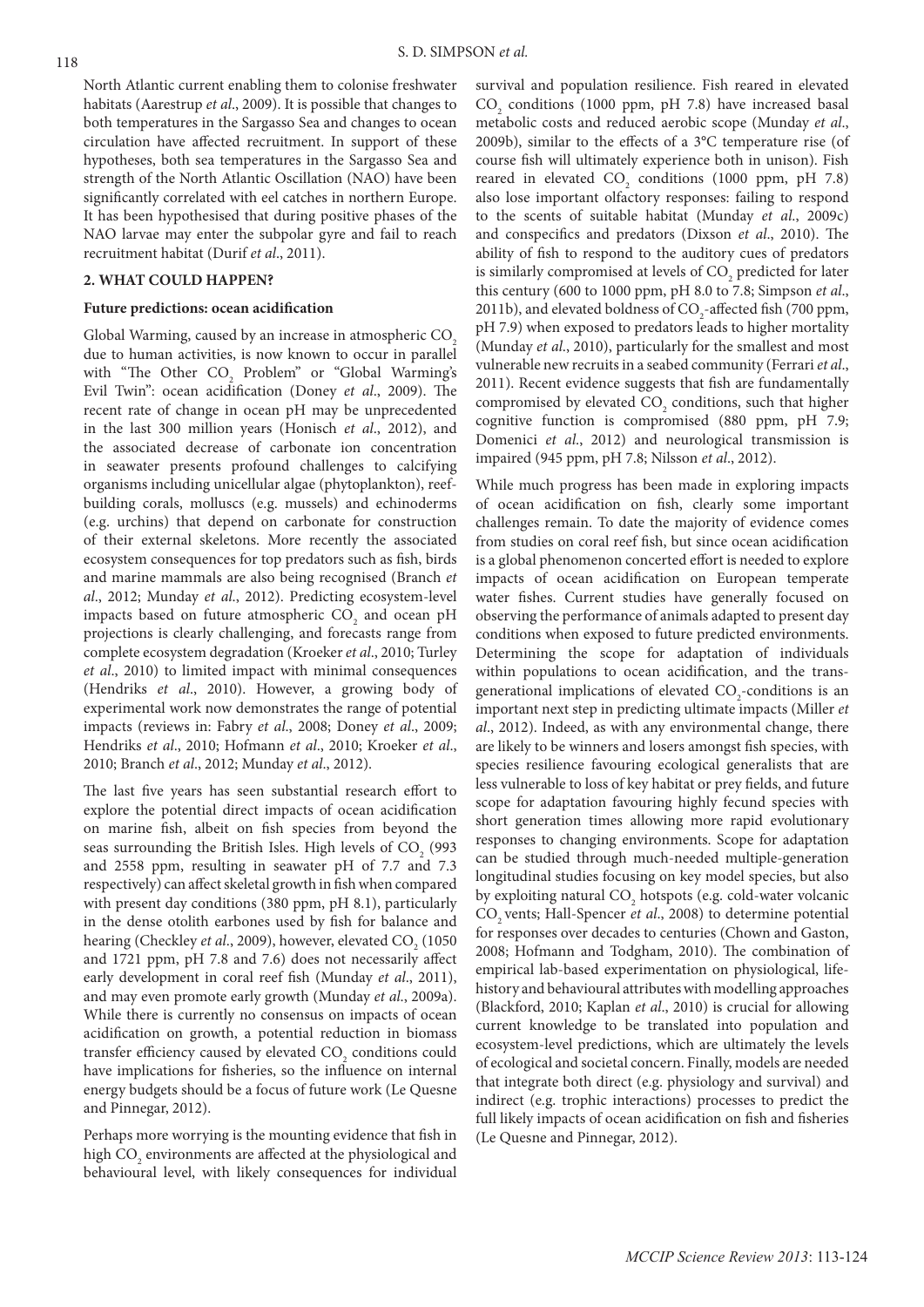#### **Fish futures in the face of uncertainty**

Warming and increased acidity have been projected to continue in the oceans over the 21st Century. There is high uncertainty in how much change is likely (which depends on emission scenarios, climate models and processes within models: Steinacher *et al*., 2009; Kjellstrom *et al*., 2011; Rowlands *et al*., 2012), however, various global and regional climate model projections under IPCC climate scenarios are now being used to investigate how possible changes might alter fish distributions and abundance, as well as the fisheries they support.

Predicting the consequences of changes in the physical environment and potential food availability for fish and associated fisheries, when many detailed aspects of species' ecological and physiological constraints are still not known, is very challenging (Rijnsdorp *et al*., 2009; Graham and Harrod, 2009). Different approaches have emerged that tend to focus on particular processes or questions. There are two main approaches that have been used to investigate the consequences of climate change on fish and fisheries which focus on: 1) how species distributions will change in response to environmental habitat changes; and 2) how physical changes will impact on primary producers and food availability for fish and other marine animals, via marine food web processes.

Species distributional models or "ecological niche models" have predicted shifts in the North Atlantic Ocean. Based on thermal preferences from detailed environmental data, a regional climate model and two climate scenarios, Lenoir *et al*. (2011) predicted that species distributional changes could potentially include significant losses of horse mackerel, sole, pollack, haddock, saithe (*Pollachius virens*) and turbot (*Psetta maxima*) but lead to gains in sprats and anchovies. At larger spatial scales, similar species distributional modelling approaches have been carried out in conjunction with global climate models (GCMs). These "bioclimatic envelope" models, which link habitat suitability with population dynamics, have predicted increases in potential fish production in high latitudes and decreases in tropical regions (Cheung *et al*., 2008, 2009, 2010). Species distributional models are now becoming more detailed in terms of the physiological processes they capture. Process-based models potentially give greater confidence than empirical models when projecting beyond current conditions (Le Quesne and Pinnegar, 2012). By incorporating links between dissolved oxygen, temperature and body growth, Cheung *et al*. (2012) predict that mean assemblage level body weight may decline 14–24% globally from 2000 to 2050 under a high-emission scenario, with up to half of the reductions in size due to physiological responses (with the rest due to changes in distribution and abundance). The authors cite recent changes in the body size of haddock as empirical evidence of such changes (Baudron *et al*., 2011), and the size-structure and composition of phytoplankton has already been highlighted as an important empirical change in the North Sea (Hinder *et al*., 2012). Further work is needed to test these predictions alongside alternative hypotheses, as there are multiple drivers of changes in size distributions including the effects of fishing.

Although complex "end-to-end" food web approaches are beginning to consider climate projections (Travers *et al*., 2009; Fulton *et al*., 2011; and projects such as MEECE), they are limited in their capacity to resolve global-scale questions due to high data demands, and because regional models tend to differ and do not yet account for invasions of new species from adjacent regions. Addressing the consequences of climate change for re-distributing populations and affecting the composition and productivity of communities, including biotic interactions within (e.g. direct effects such as altered physiology) and among (e.g. indirect effects such as altered prey fields and habitats) species, and predicting across multiple spatial scales, therefore remains a significant challenge (Le Quesne and Pinnegar, 2012).

Using a high-resolution regional coupled physicalbiogeochemical model, a recent climate modelling experiment for the Northeast Atlantic shelf suggested that regions less exposed to ocean-shelf exchange (Irish Sea, English Channel and Southern North Sea) could increase in primary production (5-10%) compared with decreases (0-20%) in the Central and Northern North Sea (Holt *et al*., 2012). These high-resolution regional models are being used to explore climate scenarios in shelf seas around the world by connecting with simplified size-based food web models, which project changes in fish and fisheries. Globally, the model predicts decreases of up to 30-60% in potential fish production across some important areas of tropical and upwelling seas, but increases in high latitude regions of up to 28-89%, strongly mirroring patterns in the predicted change in productivity of large phytoplankton (Blanchard *et al*., 2012). A mixture of increases/decreases was also predicted within the Northeast Atlantic when aggregated to country EEZ level (Blanchard *et al*., 2012), altering the sensitivity to fishing impacts. These outputs have been validated with near-past catch data and used to link changes to social and economic consequences associated with fishmeal production and aquaculture growth scenarios (Merino *et al*., 2012). This simplified modelling approach was designed to take a broadbrush approach across regions, and further work across different spatial/temporal scales, along with more detailed tests of predictions for seas around the British Isles and other regions, is on-going.

Multi-model ensemble approaches are routinely used by physical climate scientists and enable a range of plausible projections to be considered alongside each other (Collins *et al*., 2012). Comparative studies of different types of species distributional models have already made promising steps towards better understanding model uncertainty (Jones *et al*., 2012). Moving towards an ensemble approach for fish is crucial to improve our knowledge of uncertainty across physical, chemical, biological and socio-economic components as well as more detailed integration of empirical, experimental, and modelling work. Obvious missing gaps in knowledge still include our understanding of adaptive flexibility of many marine organisms, the differential and additive responses of species to warming and ocean acidification, the consequences of food web modification, and the impacts of multiple human stressors operating in concert. Ultimately, this knowledge is needed to make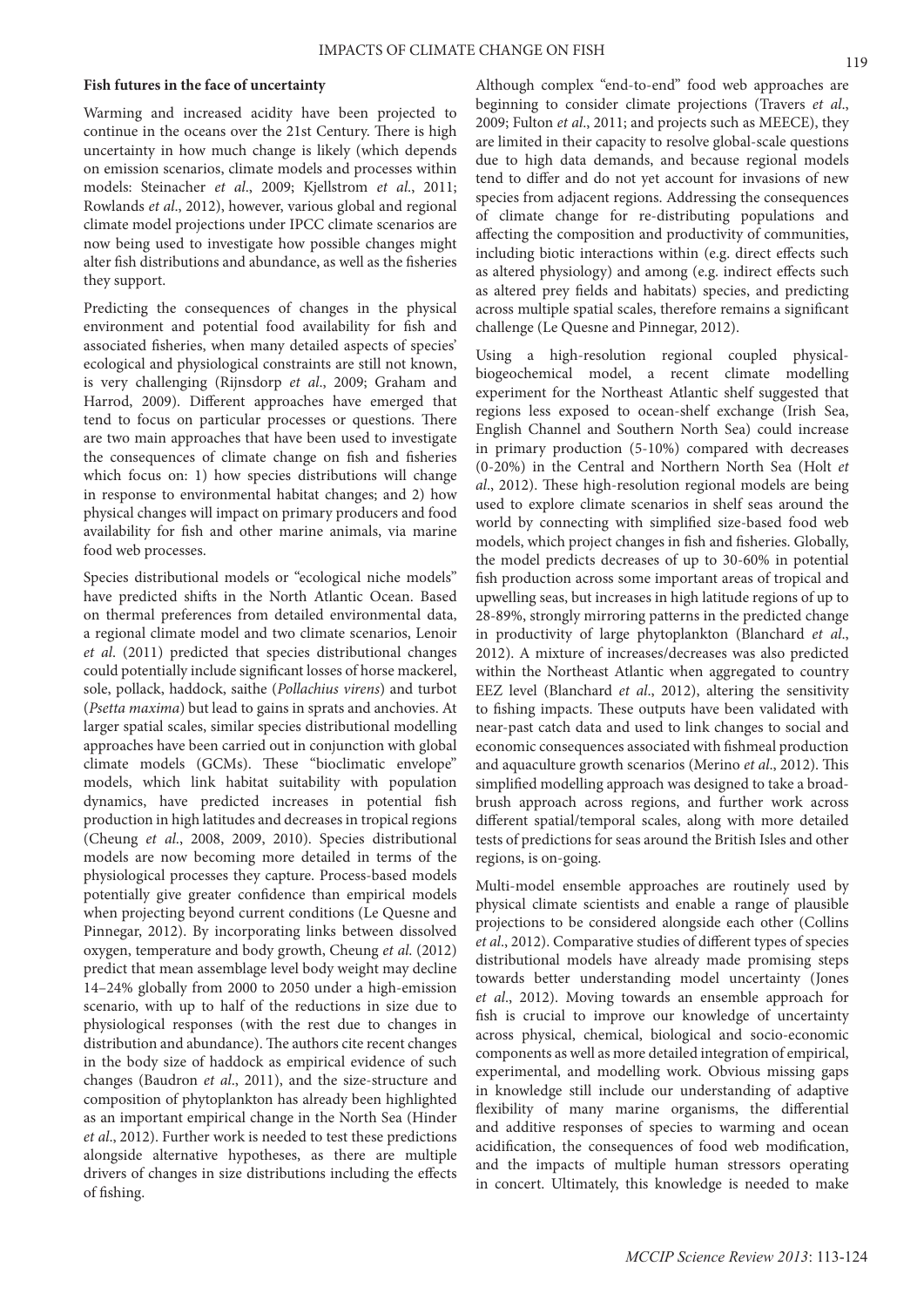quantitative predictions of impacts of climate change on fish over ecological and evolutionary timescales.

## **3. KNOWLEDGE GAPS**

a. Environmental change can have direct (e.g. physiology, behaviour, growth, timing of spawning and migration) and indirect (e.g. altered prey fields, changes to thermal stratification of seas) impacts on fish. More work is needed to combine individual-based laboratory experiments and exploration of long-term survey data (commercial and fishery-independent fish data, ichthyoplankton and holoplankton data, environmental data) with statistical and process-based models to develop the holistic understanding needed to make robust predictions for the future.

b. There is growing evidence from lab-based experiments and mechanistic modelling that in some cases today's animals will struggle or perish in tomorrow's environment (temperature and/or ocean acidification). A major unknown is the natural variation and scope for adaptation within individuals, populations and species over the next century (5 to 50 generations). Longitudinal (multiple-generation) studies of European temperate water species are needed to assess the response of fish to changing conditions in a more realistic scenario of steadily (albeit experimentally accelerated) changing conditions (warming and/or falling pH).

c. The 2010 report recommended more effort be put into 'scaling-down' effects of climate change to focus on the seas surrounding the British Isles. This creates a conflict for the academic research community, since localised (often viewed as parochial) studies are more difficult to publish in top journals. Furthermore, the localised scale inherently demands a higher resolution, which adds levels of complexity (e.g. habitat, bathymetry, local oceanography) that can be glossed over more easily on the global scale. More strategic collaboration and targeted funding is needed to bring together British and Irish researchers to combine expertise and resources at the regional scale to explore impacts of climate change on fish within the seas surrounding the British Isles.

These three recommendations are inspired by conversations with many specialists at conferences and meetings and responses to a general call to the community specific to this report, and expand on several of the 15 gaps identified in the 2010 report.

## **4. SOCIO-ECONOMIC IMPACTS**

It is clear that many fish species are moving (where possible) due to recent warming. This has clear implications for management, as stocks are moving into regions under different jurisdiction (e.g. mackerel moving into Iceland and Faroe Island waters), and presents difficult challenges for marine spatial planning where marine reserves or local moratoria become ineffective over time for species they are intended to protect. The use of 'mobile MPAs' is now being discussed more openly (e.g. Oceans of Potential conference, Plymouth, Sept 2012).

The QUESTFISH consortium have made substantial progress tying together climate, ecology and socioeconomic factors to understand current impacts of climate change and explore future opportunity and limits to wild and farmed fish producing (see 'Fish futures in the face of uncertainty' section in main report).

Impacts of warming on fish communities will lead to changing fisheries resources and opportunities, with many Lusitanian species faring in well in the seas around the British Isles compared to a few (commercially-important) Boreal species losing out. Fishing fleets will need to adapt their methods and gear to take advantage of these changes, and markets, retailers and consumers will need to adapt if domestic catches are to remain a major component of the British and Irish diet.

## **5. CONFIDENCE ASSESSMENT**

## **What is already happening?**



There is generally a high level of agreement between different studies, demonstrating range shifts, declines in Boreal and increases in Lusitanian species, community-level change, phenological effects of warming on spawning and migrations, and changes in size structures of species and communities. There is only a medium level of evidence, with more work needed on community change, links between ichthyoplankton and climate data, studies on links between growth and temperature, and exploration of longer timesseries, including commercial landings data.





There is substantial effort being made with various modelling approaches to predict future distributions and abundances of fish species, including predicting species that may invade suitable habitat in future conditions. However, there is only medium level consensus between these approaches. There is between low to medium level evidence available for what could happen, with the majority coming from modelling rather than empirical studies. The temperate water research community could learn much from the tropical water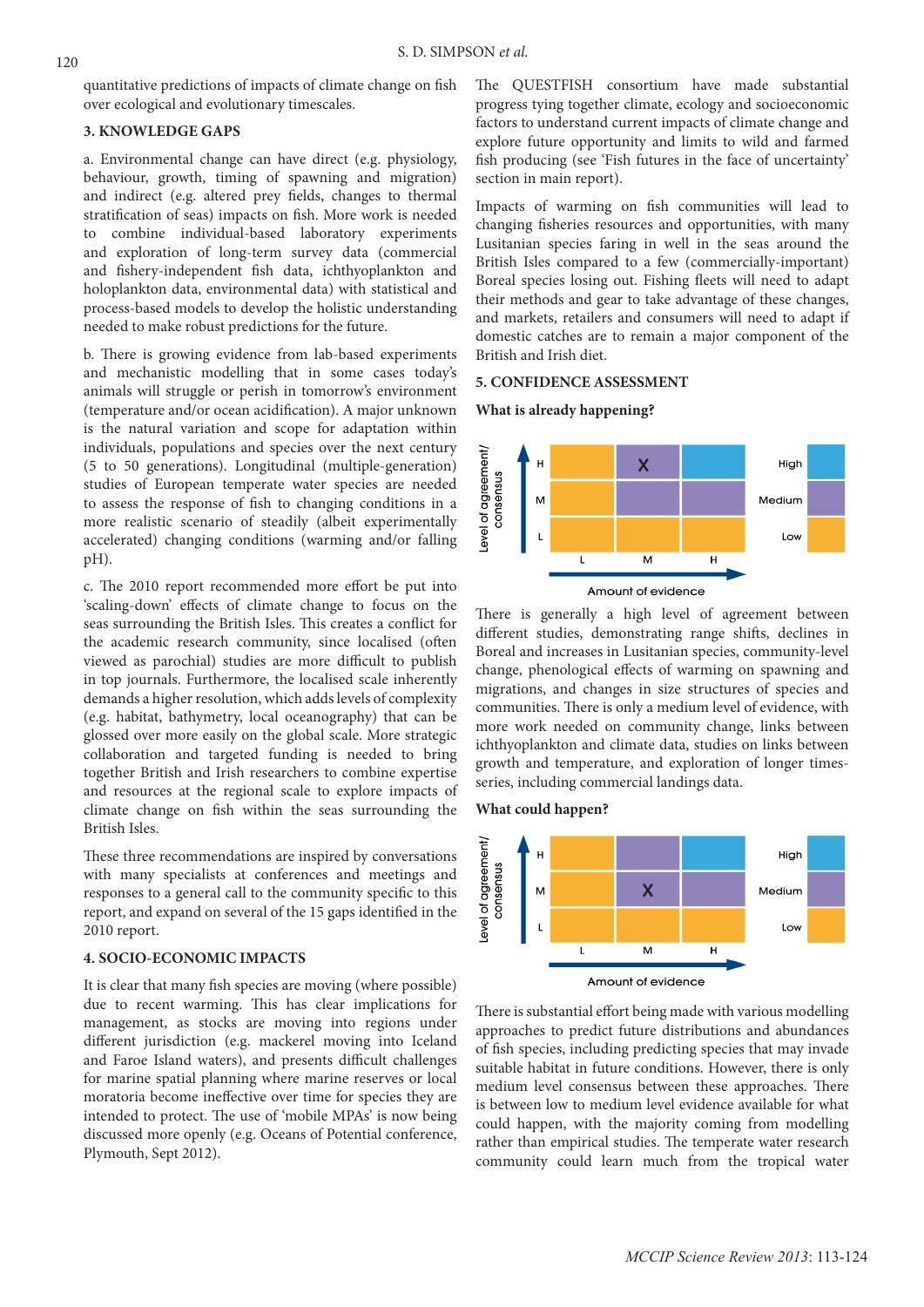research community regarding studies to investigate impacts of future warming and ocean acidification on fish physiology and behaviour.

The level of confidence in each case is similar to the 2010 report.

## **CITATION**

Please cite this document as:

Simpson, S.D., Blanchard, J.L. and Genner, M.J. (2013) Impacts of climate change on fish, *MCCIP Science Review*, 113-124, doi:10.14465/2013.arc13.113-124

#### **ACKNOWLEDGEMENTS**

Steve Simpson is funded through a NERC Knowledge Exchange Fellowship (NE/J500616/2).

#### **REFERENCES**

- Aarestrup, K., Okland, F., Hansen, M.M., Righton, D., Gargan, P., Castonguay, M., Bernatchez, L., Howey, P., Sparholt, H., Pedersen, M.I. and McKinley, R.S. (2009) Oceanic spawning migration of the European eel (Anguilla anguilla). *Science*, **325**, 1660-1660.
- Alheit, J., Voss, R., Mohrholz, V. and Hinrichs, R. (2007) Climate drives anchovies and sardines into North Sea. *GLOBEC International Newsletter*, **13**, 77-78.
- Alheit, J., Pohlmann, T., Casini, M., Greve, W., Hinrichs, R., Mathis, M., O'Driscoll, K., Vorberg, R. and Wagner. C. (2012) Climate variability drives anchovies and sardines into the North and Baltic Seas. *Prog. Oceanogr.*, **96**, 128-139.
- Aprahamian, M.W., Aprahamian, C.D. and Knights, A.M. (2010) Climate change and the green energy paradox: the consequences for twaite shad *Alosa fallax* from the River Severn, UK. *J. Fish Biol.*, **77**, 1912-1930.
- Baudron, A.R., Needle, C. and Marshall, T. (2011) Implications of a warming North Sea for the growth of haddock, *Melanogrammus aeglefinus*. *J. Fish Biol.*, **78**, 1874- 1889.
- Beare, D.J., Burns, F., Greig, A., Jones, E.G., Peach, K., Kienzle, M., McKenzie, E. and Reid, D. G. (2004a) Longterm increases in prevalence of North Sea fishes having southern biogeographic affinities. *Mar. Ecol. Prog. Ser.*, **284**, 269-278.
- Beare, D.J., Burns, F., Peach, K., Portilla, E., Greig, A., McKenzie, E. and Reid, D.G. (2004b) An increase in the abundance of anchovies and sardines in the north-western North Sea since 1995. *Glob. Change Biol.*, **10**, 1209-1213.
- Beaugrand, G. and Reid, P.C. (2003) Long-term changes in phytoplankton, zooplankton and salmon linked to climate. *Glob. Change Biol.*, **9**, 801-817.
- Beaugrand, G. and Reid, P.C. (2012) Relationships between North Atlantic salmon, plankton, and hydroclimatic change in the Northeast Atlantic. *ICES J. Mar. Sci.*, **69**, 1549-1562.
- Beaugrand, G., Brander, K.M., Lindley, J.A., Souissi, S. and Reid, P.C. (2003) Plankton effect on cod recruitment in the North Sea. Nature, **426**, 661-664.
- Bindoff, N.L., Willebrand, J., Artale, V., Cazenave, A., Gregory, J., Gulev, S., Hanawa, K., Le Quere, C., Levitus, S., Nojiri, Y. *et al.* (2007) *Observations: Oceanic Climate Change and Sea Level*. In: Solomon, S., Qin, D., Manning, M., Chen, Z., Marquis, M., Averyt, K.B., Tignor, M. and Miller, H.L. (eds.) Climate Change 2007: The Physical Science Basis.

Contribution of Working Group I to the Fourth Assessment Report of the Intergovernmental Panel on Climate Change. Cambridge University Press, Cambridge, United Kingdom and New York, NY, USA. 385-432.

- Björck, S. (2011) Current global warming appears anomalous in relation to the climate of the last 20000 years. *Clim. Res*., **48**, 5-11.
- Blackford, J.C. (2010) Predicting the impacts of ocean acidification: challenges from an ecosystem perspective. *J. Mar. Syst.*, **81**, 12-18.
- Blanchard, J.L., Jennings, S., Holmes, R., Harle, J., Merino, G., Allen, J.I., Holt, J., Dulvy, N.K. and Barange, M. (2012) Potential consequences of climate change for primary production and fish production in large marine ecosystems. *Philos. Trans. R. Soc. Lond. B Biol. Sci.*, **367**, 2979-2989.
- Branch, T.A., DeJoseph, B.M., Ray, L.J. and Wagner, C.A. (2012) Impacts of ocean acidification on marine seafood. *Trends Ecol. Evol.*, **28**(3) 178-186. doi: 10.1016/j. tree.2012.10.001.
- Briggs, R., Dickey-Collas, M. and Rooney, L. (2008) *The abundance of John dory (*Zeus faber L.*) in the Irish Sea*. International Council for the Exploration of the Sea Council Meeting 2008/Q.
- Checkley, D.M., Dickson, A.G., Takahashi, M., Radich, J.A., Eisenkolb, N. and Asch, R. (2009) Elevated  $CO<sub>2</sub>$  enhances otolith growth in young fish. *Science*, **324**, 1683.
- Cheung, W.W.L., Close, C., Lam, V.W.Y., Watson, R. and Pauly, D. (2008) Application of macroecological theory to predict effects of climate change on global fisheries potential. *Mar. Ecol. Prog. Ser.*, **365**, 187-197.
- Cheung, W.W.L., Lam. V.W.Y., Sarmiento, J.L., Kearney, K., Watson, R. and Pauly, D. (2009) Projecting global marine biodiversity impacts under climate change scenarios. *Fish and Fisheries*, **10**, 235-251.
- Cheung, W.W.L., Lam, V.W.Y., Sarmiento, J.L., Kearney, K., Watson, R., Zeller, D. and Pauly, D. (2010) Large-scale redistribution of maximum catch potential in the global ocean under climate change. *Glob. Change Biol*., **16**, 24-35.
- Cheung, W.W.L., Sarmiento, J.L., Dunne, J., Frölicher, T.L., Lam, V.W.Y., Palomares, M.L.D., Watson, R. and Pauly, D. (2012) Shrinking of fishes exacerbates impacts of global ocean changes on marine ecosystems. *Nature Climate Change*, **3**, 254-258. doi: 10.1038/nclimate1691.
- Chown, S.L. and Gaston, K.J. (2008) Macrophysiology for a changing world. *Proc. R. Soc Lond. B Biol. Sci.*, **275**, 1469- 1478.
- Collins, M., Chandler, R.E., Cox, P.M., Huthnance, J.M., Rougier, J. and Stephenson, D.B. (2012) Quantifying future climate change. *Nature Climate Change*, **2**, 403-409.
- Conover, D.O. and Munch, S.B. (2002) Sustaining fisheries yields over evolutionary time scales. *Science*, **297**, 94-96.
- Daufresne, M., Lengfellner, K. and Sommer, U. (2009) Global warming benefits the small in aquatic ecosystems. *Proc. Natl. Acad. Sci.*, **106**, 12788-12793.
- Dixson, D.L., Munday, P.L. and Jones, G.P. (2010) Ocean acidification disrupts the innate ability of fish to detect predator olfactory cues. *Ecol. Lett.*, **13**, 68-75.
- Domenici, P., Allan, B., McCormick, M.I. and Munday, P.L. (2012) Elevated  $CO_2$  affects behavioural lateralization in a coral reef fish. *Biol. Lett.*, **8**, 78-81.
- Doney, S.C., Fabry, V.J., Feely, R.A. and Kleypas, J.A. (2009) Ocean acidification: the other CO<sub>2</sub> problem. *Annu. Rev. Mar. Sci.*, **1**, 169-192.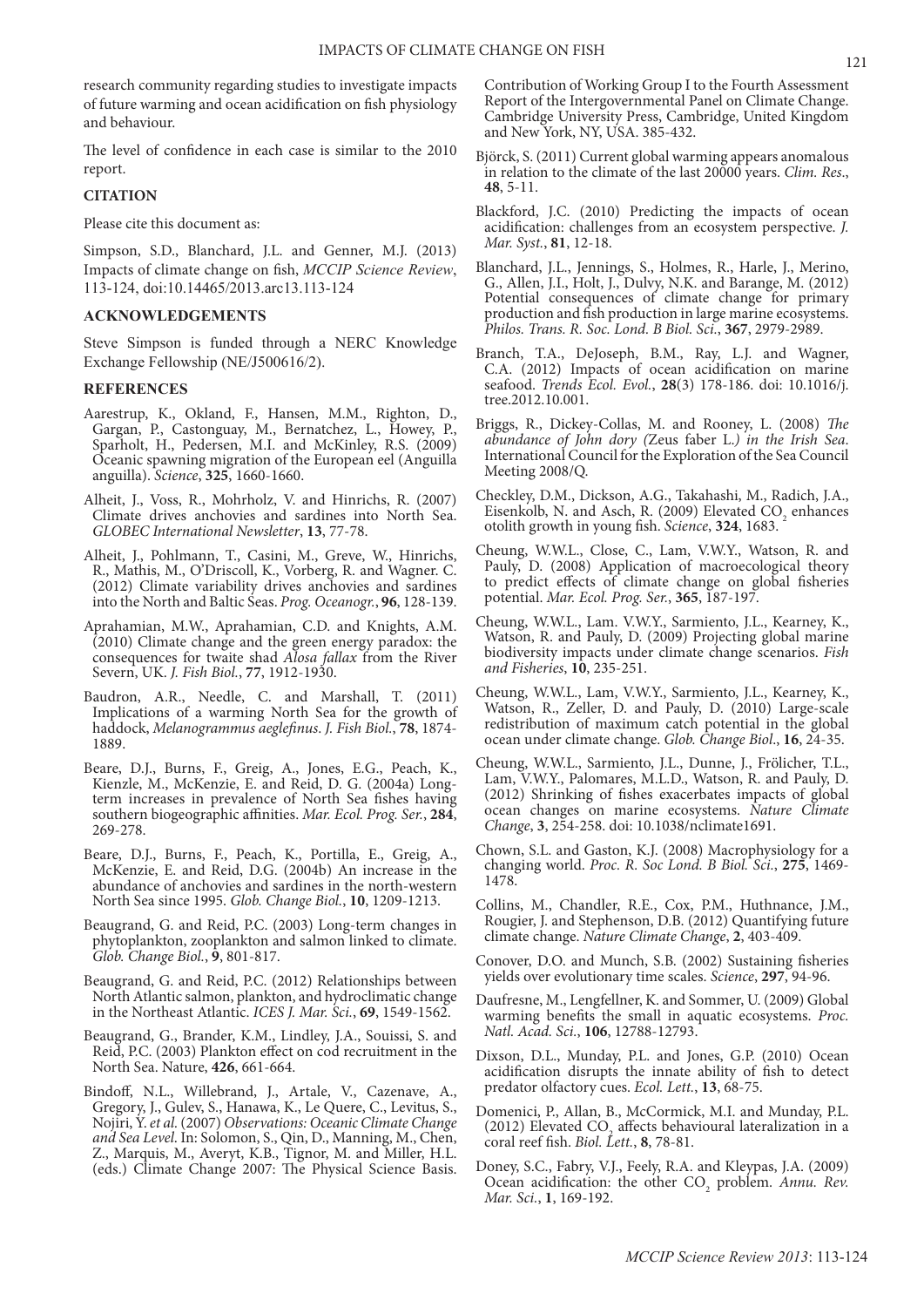- Dulvy, N.K., Rogers, S.I., Jennings, S., Stelzenmüller, V., Dye, S.R. and Skjoldal, H.R. (2008) Climate change and deepening of the North Sea fish assemblage: a biotic indicator of regional warming. *J. Appl. Ecol.*, **45**, 1029-1039.
- Durif, C.M.F., Gjøsæter, J. and Vøllestad, L.A. (2011) Influence of oceanic factors on *Anguilla anguilla* (L.) over the twentieth century in coastal habitats of the Skagerrak, southern Norway. *Proc. R. Soc Lond. B Biol. Sci.*, **278**, 464- 473.
- Engelhard, G.H., Ellis, J.R., Payne, M.R., ter Hofstede, R. and Pinnegar, J.K. (2011) Ecotypes as a concept for exploring responses to climate change in fish assemblages. *ICES J. Mar. Sci.*, **68**, 580-591.
- Fabry, V.J., Seibel, B.A., Feely, R.A. and Orr, D.C. (2008) Impacts of ocean acidification on marine fauna and ecosystem processes. *ICES J. Mar. Sci.*, **65**, 414-432.
- Ferrari, M.C.O., McCormick, M.I., Munday, P.L., Meekan, M.G., Dixson, D.L., Lonnstedt, O. and Chivers, D. (2011) Putting prey and predator into the  $CO<sub>2</sub>$  equation: qualitative and quantitative effects of ocean acidification on predatorprey interactions. *Ecol. Lett.*, **14**, 1143-1148.
- Fulton, E.A., Link, J.S., Kaplan, I., Savine-Rolland, M., Johnson, P., Ainsworth, C. H., Horne, P., Gorton, R., Gamble, R.J., Smith, A.D.M. and Smith, D.C. (2011) Lessons in modelling and management of marine ecosystems: the Atlantis experience. *Fish and Fisheries*, **12**, 171-188.
- Gardner, J.L., Peters, A., Kearney, M.R., Joseph, L. and Heinsohn, R. (2011) Declining body size: a third universal response to warming? *Trends Ecol. Evol*., **26**, 285-291.
- Genner, M.J., Sims, D.W., Wearmouth, V.J., Southall, E.J., Southward, A.J., Henderson, P.A. and Hawkins, S.J. (2004) Regional climate warming drives long-term community changes of British marine fish. *Proc. R. Soc Lond. B Biol. Sci.*, **271**, 655-661.
- Genner, M.J., Sims, D.W., Southward, A.J., Budd, G.C., Masterson, P., McHugh, M., Rendle, P., Southall, E. J., Wearmouth, V. J. and Hawkins, S. J. (2010a) Body sizedependent responses of a marine fish assemblage to climate change and fishing over a century-long scale. *Glob. Change Biol*., **16**, 517-527.
- Genner, M.J., Halliday, N.C., Simpson, S.D., Southward, A. J., Hawkins, S.J. and Sims, D.W. (2010b) Temperaturedriven phenological changes within a marine larval fish assemblage. *J. Plankton Res.*, **32**, 699-708.
- Graham, C. and Harrod, C. (2009) Implications of climate change for the fishes of the British Isles. *J. Fish Biol*., **74**, 1143-1205.
- Greve, W., Prinage, S., Zidowitz, H., Nast, J. and Reiners, F. (2005) On the phenology of North Sea ichthyoplankton. *ICES J.Mar. Sci*., **62**, 1216-1223.
- Hall-Spencer, J.M., Rodolfo-Metalpa, R., Martin, S., Ransome, E., Fine, M., Turner, S.M., Rowley, S.J., Tedesco, D. and Buia M.-C. (2008) Volcanic carbon dioxide vents show ecosystem effects of ocean acidification. *Nature*, *<sup>454</sup>*, 96-99.
- Hátún, H., Payne, M.R. and Jacobsen, J.A. (2009) The North Atlantic subpolar gyre regulates the spawning distribution of blue whiting (*Micromesistius poutassou Risso*). *Can. J. Fisheries Aq. Sci*., **66**, 759-770.
- Heath, M.R., Neat, F.C., Pinnegar, J.K., Reid, D.G., Sims, D.W. and Wright, P.J. (2012) Review of climate change impacts on marine fish and shellfish around the UK and Ireland. *Aquatic Conserv. Mar. Freshw. Ecosyst*., **22**, 337-367.
- Hedger, R., McKenzie, E., Heath, M., Wright, P., Scott, B., Gallego, A. and Bridson, J. (2004) Analysis of the spatial distributions of mature cod (*Gadus morhua*) and haddock (*Melanogrammus aeglefinus*) abundance in the North Sea (1980–1999) using Generalised Additive Models. *Fish. Res.*, **70**, 17-25.
- Hendriks, I.L., Duarte, C.M. and Alvarez, M. (2010) Vulnerability of marine biodiversity to ocean acidification: a meta analysis. *Estuarine Coastal Shelf Sci.*, **86**, 157-164.
- Hiddink, J.G. and ter Hofstede, R. (2008) Climate induced increases in species richness of marine fishes. *Glob. Change Biol*., **14**, 453-460.
- Hinder, S.L., Hays, G.C., Edwards, M., Roberts, E.C., Walne, A.W. and Gravenor, M.B. (2012) Changes in marine dinoflagellate and diatom abundance under climate change. *Nature Climate Change*, **2**, 271-275.
- Hofmann, G.E., Barry, J.P., Edmunds, P.J., Gates, R.D., Hutchins, D.A., Klinger, T. and Sewell, M.A. (2010) The effect of ocean acidification on calcifying organisms in marine ecosystems: an organism-to-ecosystem perspective. *Annu. Rev. Ecol. Evol. Syst*., **41**, 127-147.
- Hofmann, G.E. and Todgham, A.E. (2010) Living in the now: physiological mechanisms to tolerate a rapidly changing environment. *Ann. Rev. Physiol.*, **72**, 127-145.
- Holt, J., Butenschön, M., Wakelin, S.L., Artioli, Y. and Allen, J.I. (2012) Oceanic controls on the primary production of the northwest European continental shelf: model experiments under recent past conditions and a potential future scenario. *Biogeosci.*, **9**, 97-117.
- Honisch, B., Ridgwell, A.J., Schmidt, D.N., Thomas, E., Gibbs, S., Sluijs, A., Zeebe, R., Kump, L. R., Martindale, R. C., Greene, *et al.* (2012) The geological record of ocean acidification. *Science*, **335**, 1058-1063.
- ICES (2008) Report of the joint EIFAC/ICES Working Group Eel (WGEEL). ICES Document CM 2008/ACFM
- ICES (2011) *Report of the Working Group on North Atlantic Salmon*. ICES Document CM/ACOM: 09. 286 pp
- IPCC (2007a) *Climate Change 2007: Synthesis Report.*  Contribution of Working Groups I, II and III to the Fourth Assessment Report of the Intergovernmental Panel on Climate Change. IPCC, Geneva. 104 pp
- IPCC (2007b) *Climate Change 2007: the Physical Science Basis*. Contribution of Working Group I to the Fourth Assessment Report of the Intergovernmental Panel on Climate Change. Cambridge University Press, Cambridge, UK. 996 pp
- Jennings, S. and Blanchard, J.L. (2004) Fish abundance with no fishing: predictions based on macroecological theory. *J. Anim. Ecol.*, **73**, 632-642.
- Jones, M.C., Dye, S.R., Pinnegar, J.K., Warren, R. and Cheung, W.W.L. (2012) Modelling commercial fish distributions: Prediction and assessment using different approaches. *Ecol. Model.*, **225**, 133-145.
- Kaplan, I.C., Levin, P.S., Burden, M. and Fulton, E.A. (2010) Fishing catch shares in the face of global change: a framework or integrating cumulative impacts and single species management. *Can. J. Fisheries Aq. Sci.*, **67**, 1968- 1982.
- Kjellström, E., Nikulin, G., Hansson, U., Strandberg, G. and Ullerstig, A. (2011) 21st century changes in the European climate: uncertainties derived from an ensemble of regional climate model simulations. *Tellus A*, **63**, 24-40.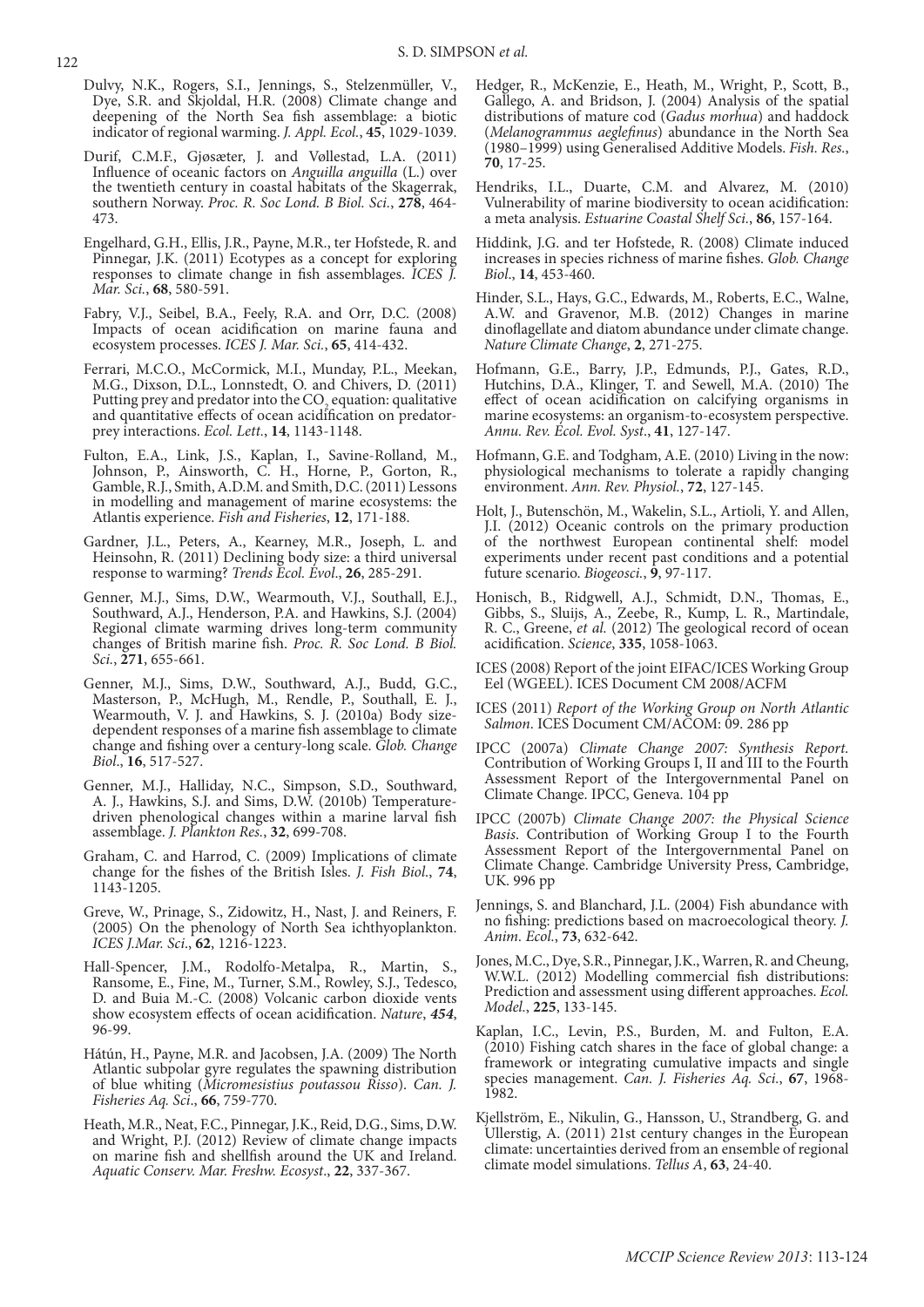- Kroeker, K.J., Kordas, R.L., Crim, R.N. and Singh, G.G. (2010) Meta-analysis reveals negative yet variable effects of ocean acidification on marine organisms. *Ecol. Lett*., **<sup>13</sup>**, 1419-1434.
- Lassalle, G., Béguer, M., Beaulaton, L. and Rochard, E. (2009) *Learning from the past to predict the future: Responses of European diadromous fish to climate change*. In: Haro, A. J., Smith, K. L., Rulofson, R. A., Moffitt, C. M., Klauda, R. J., Dadswell, M. J., Cunjak, R. A., Cooper, J. E., Beal, K. L. and Avery, T. S. (eds.) Challenges for Diadromous Fishes in a Dynamic Global Environment. American Fisheries Society Symposium, **69**, 175-193.
- Law, R. (2000) Fishing, selection, and phenotypic evolution. *ICES J. Mar. Sci*., **57**, 659-669.
- Lenoir, S., Beaugrand, G. and Lecuyer, É. (2011) Modelled spatial distribution of marine fish and projected modifications in the North Atlantic Ocean. *Glob. Change Biol.*, **17**, 115-129.
- Le Quesne, W.J.F. and Pinnegar, J.K. (2012) The potential impacts of ocean acidification: scaling from physiology to fisheries. *Fish and Fisheries*, **13**, 333-344.
- Loewe, P. (2009) *System Nordsee. Zustand 2005 im Kontext langzeitlicher Entwicklungen*. Berichte des Bundesamtes für Seeschifffahrt und Hydrographie. Vol 44. 261 pp
- Lo-Yat, A., Simpson, S.D., Meekan, M.G., Lecchini, D., Martinez, E. and Galzin, R. (2011) Extreme climatic events reduce ocean productivity and larval supply in a tropical reef ecosystem. *Glob. Change Biol*., **17**, 1695-1702.
- Lynam, C.P., Cusack, C. and Stokes, D. (2010) A methodology for community-level hypothesis testing applied to detect trends in phytoplankton and fish communities in Irish waters. *Estuarine Coastal Shelf Sci.*, **87**, 451-462.
- Lynam, C.P., Cusack, C. and Stokes, D. (In prep) On the application of a simple community trend analysis to biological data.
- Marine Institute (2009) *Irish Ocean Climate And Ecosystem Status Report 2009*. Marine Institute, Galway, Ireland. 116 pp
- Meehl, G.A., Stocker, T.F., Collins, W.D., Friedlingstein, P., Gaye, A.T., Gregory, J.M., Kitoh, A., Knutti, R., Murphy, J.M., Noda, A., *et al.* (2007) *Global climate projections.* In: Solomon, S., Qin, D., Manning, M., Chen, Z., Marquis, M., Averyt, K.B., Tignor, M. and Miller, H.L. (eds.) Climate Change 2007: The Physical Science Basis. Contribution of Working Group I to the Fourth Assessment Report of the Intergovernmental Panel on Climate Change. Cambridge University Press, Cambridge, United Kingdom and New York, NY, USA. 747-846
- Merino, G., Barange, M., Blanchard, J.L., Harle, J., Holmes, R., Allen, I., Allison, E.H., Badjeck, M.-C., Dulvy, N.K., Holt, J., *et al.* (2012) Can marine fisheries and aquaculture meet fish demand from a growing human population in a changing climate? *Glob. Env. Change*, **22**, 795-806.
- Met Office (2009) *UK Meteorological Office Climate Projections 2009*. Available at http://ukclimateprojections. defra.gov.uk
- Miller, G.M., Watson, S.-A., Donelson, J.M., McCormick, M.I. and Munday, P.L. (2012) Parental environment mediates impacts of elevated CO<sub>2</sub> on a coral reef fish. *Nature Climate Change*, doi: 10.1038/nclimate1599.
- Munday, P.L., Donelson, J.M., Dixson, D.L. and Endo, G.G.K. (2009a) Effects of ocean acidification on the early life history of a tropical marine fish. *Proc. R. Soc Lond. B Biol. Sci.*, **276**, 3275-3283.
- Munday, P.L., Crawley, N.E and Nilsson, G.E. (2009b) Interacting effects of elevated temperature and ocean acidification on the aerobic performance of coral reef fishes. *Mar. Ecol. Prog. Ser.*, **388**, 235-242.
- Munday, P.L., Dixson, D.L., Donelson, J.M., Jones, G.P., Pratchett, M.S., Devitsina, G.V. and Døving, K.B. (2009c) Ocean acidification impairs olfactory discrimination and homing ability of a marine fish. *Proc. Natl. Acad. Sci.*, **106**, 1848-1852.
- Munday, P.L., Dixson, D.L., McCormick, M.I., Meekan, M.G., Ferrari, M.C.O. and Chivers, D.P. (2010) Replenishment of fish populations is threatened by ocean acidification. *Proc. Natl. Acad. Sci*., **107**, 12930-12934.
- Munday, P.L., Gagliano, M., Donelson, J.M., Dixson, D.L. and Thorrold, S.R. (2011) Ocean acidification does not affect the early life history development of a tropical marine fish. *Mar. Ecol. Prog. Ser.*, **423**, 211-221.
- Munday, P.L., McCormick, M.I. and Nilsson, G.E. (2012) Impact of global warming and rising  $CO<sub>2</sub>$  levels on coral reef fishes: what hope for the future? *J. Exp. Biol.*, **215**, 3865- 3873.
- Neat, F. and Righton, D. (2007) Warm water occupancy by North Sea cod. *Proc. R. Soc Lond. B Biol. Sci.*, **274**, 789-798.
- Nilsson, G.E., Dixson, D.L., Domenici, P., McCormick, M.I., Sørensen, C., Watson, S.-A. and Munday, P.L. (2012) Nearfuture  $CO<sub>2</sub>$  levels alter fish behaviour by interference with neurotransmitter function. *Nature Climate Change*, **2**, 201- 204.
- Perry, A.L., Low, P.J., Ellis, J.R. and Reynolds, J.D. (2005) Climate change and distribution shifts in marine fishes. *Science*, **308**, 1912-1914.
- Peyronnet, A., Friedland, K.D., O'Maoileidigh, N., Manning, M. and Poole, R. (2007) Links between patterns of marine growth and survival of Atlantic salmon *Salmo salar* L. *J. Fish Biol*., **71**, 684-700.
- Pinnegar, J.K., Jennings, S., O'Brien, C.M. and Polunin, N.V.C. (2002) Long-term changes in the trophic level of the Celtic Sea fish community and fish market price distribution. *J. Appl. Ecol.*, **39**, 377-390.
- Pörtner, H.O. and Knust, R. (2007) Climate change affects marine fishes through the oxygen limitation of thermal tolerance. *Science*, **315**, 95-97.
- Raupach, M.R., Marland, G., Ciais, P., Le Quere, C., Canadell, J.G., Klepper, G. and Field, C.B. (2007) Global and regional drivers of accelerating CO<sub>2</sub> emissions. *Proc. Natl. Acad. Sci. LIC LA* **10200 10000** *USA*, **104**, 10288-10293.
- Rayner, N.A., Parker, D.E., Horton, E.B., Folland, C.K., Alexander, L.V., Rowell, D.P., Kent, E.C. and Kaplan, A. (2003) Global analyses of sea surface temperature, sea ice, and night marine air temperature since the late nineteenth century. *J. Geophys. Res.*, **108**, 4407.
- Righton, D.A., Andersen, K.H., Neat, F., Thorsteinsson, V., Steingrund, P., Svedäng, H., Michalsen, K., Hinrichsen, H. H., Bendall, V., Neuenfeldt, S. *et al.* (2010) Thermal niche of Atlantic cod Gadus morhua: limits, tolerance and optima. *Mar. Ecol. Prog. Ser.*, **420**, 1-3.
- Rijnsdorp, A.D., Peck, M.A., Engelhard, G.H., Möllmann, C. and Pinnegar, J.K. (2009) Resolving the effect of climate change on fish populations. *ICES J. Mar. Sci*., **83**, 1570-1583.
- Rodríguez-Muñoz, R., Nicieza, A.G. and Braña, F. (2001) Effects of temperature on developmental performance, survival and growth of sea lamprey embryos. *J. Fish Biol.*, **58**, 475-486.